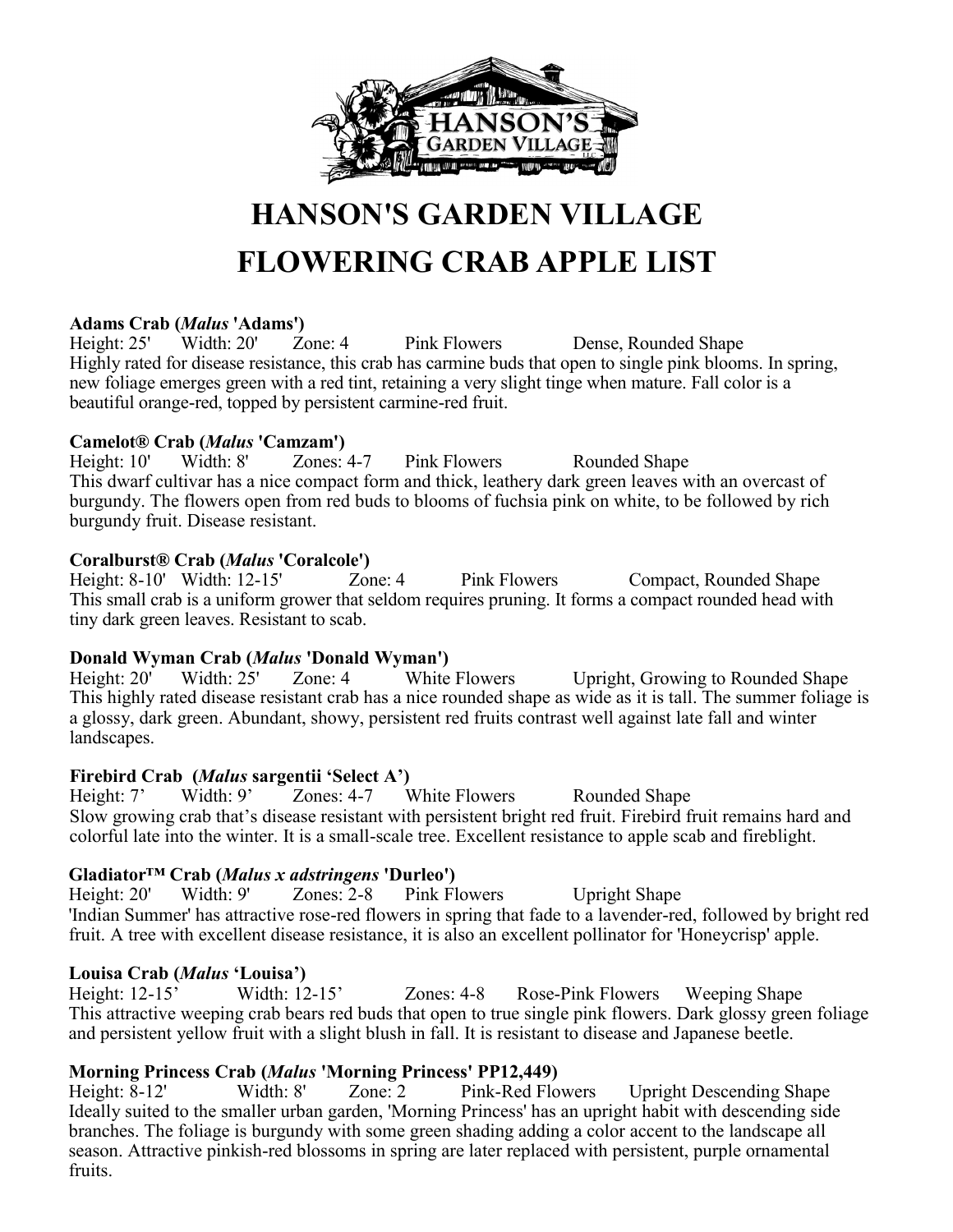### **Prairifire Crab (***Malus* **'Prairifire')**<br>Height: 15-20' Width: 20' Zone: 4

Height: 15-20' Width: 20' Zone: 4 Red Flowers Upright, Growing to Rounded Shape This disease resistant variety has especially good foliage retention during summer. It blooms later than most crabs. The bark is a glossy dark red with numerous prominent lenticels, and the fruit does not drop.

#### **Purple Prince Crab (***Malus* **'Purple Prince')**

Height: 20' Width: 20' Zone: 4 Red Flowers Rounded Shape This selection has outstanding rose-red blossoms and maroon fruits. The foliage is purple-bronze. Because it matures quickly as a young tree this is one of the best purple-leaf crabs for growers. Excellent resistance to scab, fireblight and cedar-apple rust.

#### **Red Barron Crab (***Malus* **'Red Barron')**

Height: 12-15' Width: 5-6' Zones: 4-7 Single, Dark Red to Pink Upright, Narrow Shape This crab is uniquely columnar in form at a young age, then matures to a more rounded shape. The foliage is purple fading to bronze-green. The buds, flowers and fruit are all dark red.

#### **Red Splendor Crab (***Malus* **'Red Splendor')**

Height: 20-25' Width: 20' Zones: 3-7 Single, Pink Upright, Spreading Shape Litter is not a problem with this crab, as small bright red fruit never falls. The fruit does make excellent food for wildlife. The foliage is glossy reddish-green, turning reddish-purple in fall.

#### **Rejoice™ Crab (***Malus* **'Rejzam')**

Height: 15-20' Width: 15-20' Zone: 4 Pink Flowers Upright Shape Exceptionally streamlined, upright form, requires no pruning to maintain its naturally symmetrical form. Semi-double, rose pink flowers blossom in spring occasionally followed by burgundy fruits. Attractive dark green foliage is accented with a rich burgundy overcast.

#### **Royalty Crab (***Malus* **'Royalty')**

Height: 18-20' Width: 20' Zone: 3 Dark Red Flowers Upright, Rounded Shape This hardy crab has outstanding foliage. New growth is reddish turning purplish with a green undercast. The leaves have a bright, varnished appearance and nice purple fall color.

#### **Royal Raindrops® Crab (***Malus transitoria* **'JFS-KW5' PP14,375)**

Height: 20' Width: 10' Zone: 4 Pink Flowers Upright, Spreading Shape Certainly one of the prettiest red-leafed crabapples we've seen. Has a better summer color and appearance than most red-leaf crabapples. Abundant magenta-pink blossoms stand out handsomely against reddishpurple, cutleaf foliage. Shows good resistance to fireblight.

#### **Ruby Tears™ Crab (***Malus* **'Bailears' PP22,001)**

Height: 8-10' Width: 12-15' Zone: 4 Pink Flowers Weeping Shape Naturally weeping form, with burgundy-green foliage. Pink flowers cover the pendulous branches each spring on this graceful small tree. Attractive dark red fruit.

#### **Show Time™ Crab (***Malus* **'Shotizam')**

Height: 25' Width: 15-20' Zones: 3-6 Red Flowers Rounded Shape This outstanding white flowering crab has heavily textured, glossy green foliage and persistent glossy orangered fruit. A hardy and low maintenance crabapple.

#### **Snowdrift Crab (***Malus* **'Snowdrift')**

Height: 15-20' Width: 20-25' Zone: 3 White Flowers Uniform, Symmetrical Shape This outstanding white flowering crab has heavily textured, glossy green foliage and persistent glossy orangered fruit. A hardy and low maintenance crabapple.

#### **Spring Snow Crab (***Malus* **'Spring Snow')**

Height: 25-30' Width: 15' Zone: 4 White Flowers Rounded Shape

This fruitless introduction is completely covered with pink buds that open to fragrant white flowers in spring. It has bright green, shiny foliage and good heat tolerance.